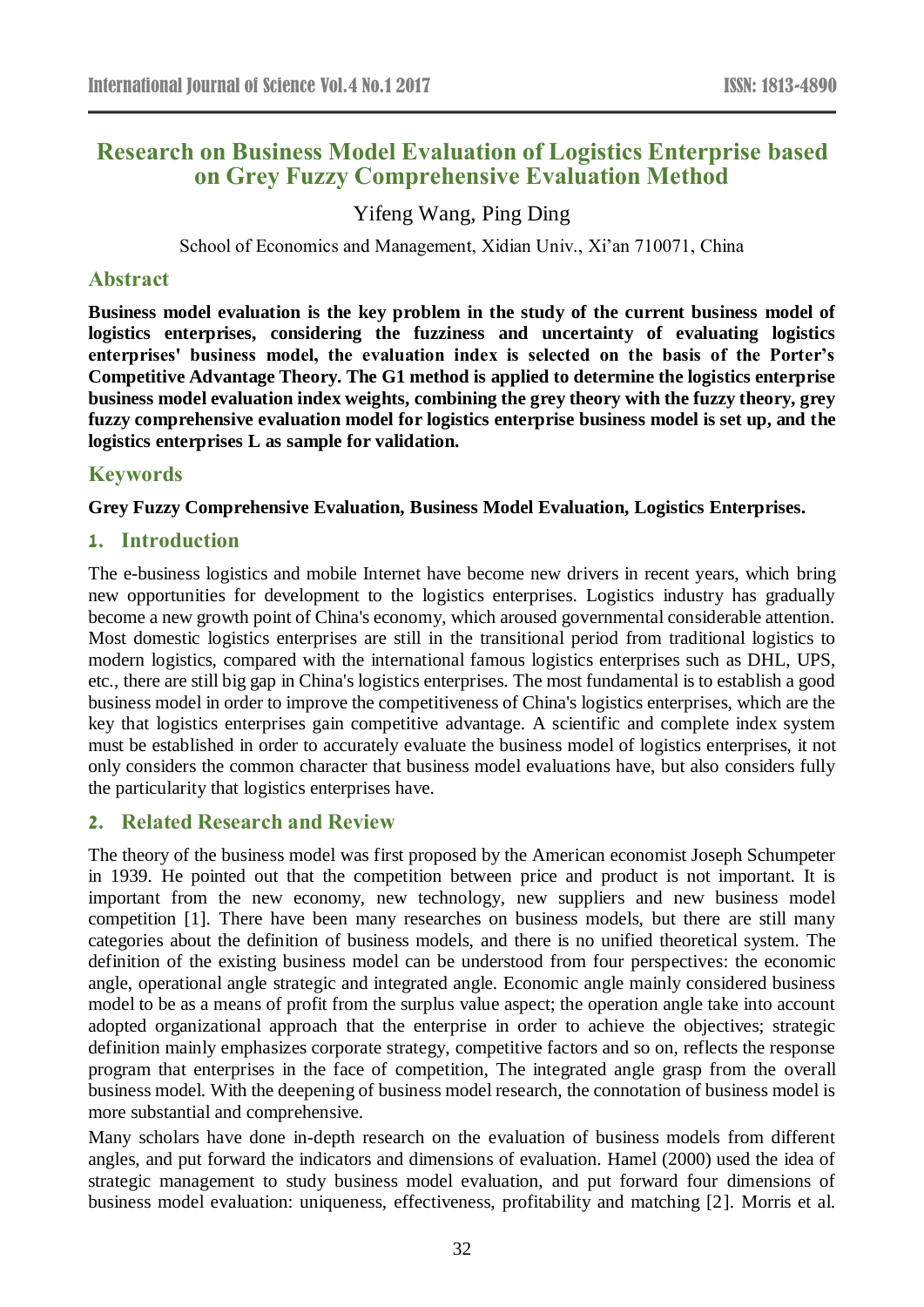(2003) think that the business model should be evaluated from internal and external matching, the interior are constitutive elements of the business model, the exterior are constitutive elements and external environment, only the external and internal all achieve the balance, the business model is the best. Alexander Osterwalder&Yves Pigneur (2010) did a SWOT analysis on the business model by evaluation list of building modules [4]. Afuah (2001) et al. assess the potential of the business model from profitability perspective, and the current profitability, profit forecasting factors, business model elements should be investigate [5]. Zhang Bo (2009) evaluated B2C business model based on the value angel, the established evaluation index system including: first level index are customer value, economic value, organizational value, second level index are founded under the first level index, the AHP are used to obtain weight, fuzzy comprehensive evaluation are used to count total score, and Dangdang and Joyo are taken as an example to verify [6]. Bao Fuhua (2010) took Ctrip travel service companies as an example to do business model evaluation of Internet travel enterprises, the questionnaire method are used to propose six evaluation dimensions, Ctrip's profitability are evaluated based on financial data [7]. Sang Xiaolei (2013) used AHP and fuzzy comprehensive evaluation method to evaluate the business model of four real estate companies, after analyzing the evaluation results, problems are found in the existing business model, and finally improvement advice are proposed from the financial, internal operations, strategy and other aspects [8].

In summary, the domestic and foreign scholars' business model evaluation and index evaluation system are gradually comprehensive, in-depth, but the current research more adopt theoretical research method, quantitative evaluation is less; most scholars from a single perspective on construction aspects of business model evaluation index system; for the existing research results, the evaluation research for logistics business model are rare.

# **3. Evaluation Index Systems and Its Model Construction**

### **3.1 Index system construction**

This paper based on the Michael Porter's competitive advantage theory, the business model of the logistics enterprise of evaluation dimension and relevant evaluation index are proposed through relevant literature collection, expert interview and questionnaires. Porter's competitive advantage theory points out that enterprise competitive advantages is based on their own unique resources, and create competitive forces and advantages relative to other competitors, [9]. First of all, competitive advantage is manifested in the cost advantage, so excellent logistics business model is able to create financial value model. The other manifestation of competitive advantage is homogeneity, which is differentiated from other enterprises [9]. Successful business model also reflect that it bring sustained and stable competitive advantage for enterprise, logistics enterprises should have a key business to support this sustainable development needs to bring lasting profits, so the success of business model is also reflected in continuity and development. Through the research on the competitive advantage theory, the evaluation dimensions proposed in this paper are financial dimension, heterogeneous dimension, stability dimension and development dimension; a complete business model evaluation must cover these four dimensions. Finally, combined with expert interviews, literature collection and questionnaire results, four dimensions and eleven second-level evaluation indexes were determined. The index system structure is shown in Table 1.

| Dimension              | Index                    | Definition of Indicator                                                                                                                      |  |
|------------------------|--------------------------|----------------------------------------------------------------------------------------------------------------------------------------------|--|
| Financial<br>Dimension | Finance status           | Intuitively reflect the current situation of enterprises, net<br>profit margin of sales as an interpretation index                           |  |
|                        | Financial<br>expectation | Reflect the future development prospects of logistics<br>enterprises, the growth rate of annual income are used to<br>measure this indicator |  |

Table 1. Evaluation index system of business model of logistics enterprise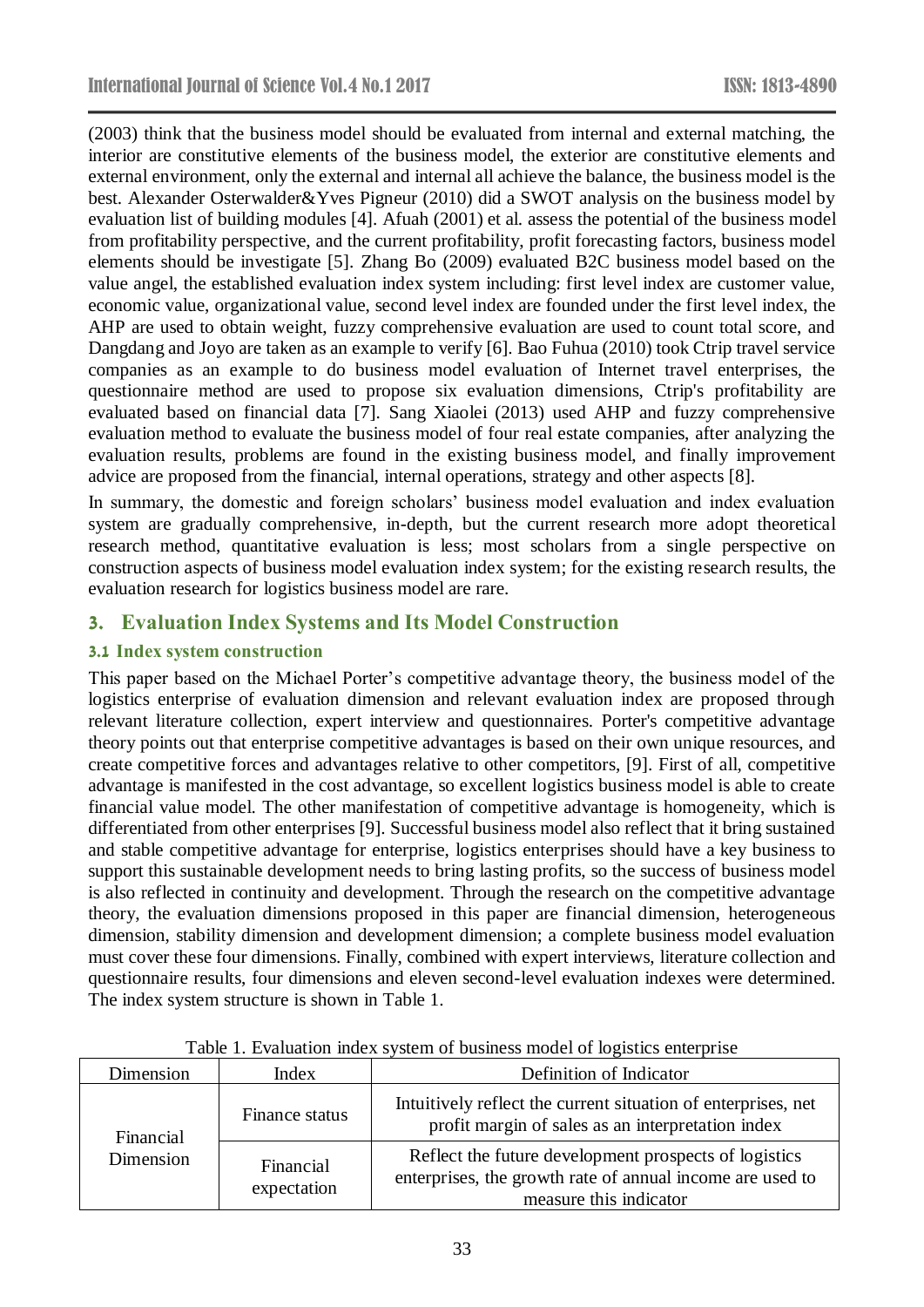| Heterogeneity<br>Dimension | Service category                                 | Enterprises provide various service to meet customers'<br>personalized requirements                                 |  |  |
|----------------------------|--------------------------------------------------|---------------------------------------------------------------------------------------------------------------------|--|--|
|                            | Service network                                  | The network formed by business transshipment center, the<br>service network and transport line                      |  |  |
| Stable<br>Dimension        | Market scale                                     | Reflect the business level and scale logistics enterprises from<br>the overall, market share can be used to explain |  |  |
|                            | Service quality                                  | Customers' satisfaction on the service process and results of<br>enterprise                                         |  |  |
|                            | Talent structure                                 | The comprehensive distribution of talent quality, quantity,<br>cultural level and other important elements          |  |  |
|                            | Risk control<br>ability                          | Whether the logistics enterprises control the risk of<br>enterprise activities timely and effective or not          |  |  |
| Developmental<br>Dimension | Innovation<br>capacity                           | The entreprise acquires resources and organize its own<br>unique products                                           |  |  |
|                            | Logistics<br>informatization                     | Logistics technology and management system                                                                          |  |  |
|                            | <b>Business</b><br>modeland<br>strategy matching | Strategy plays a guiding role in the choice of business model<br>of the logistics enterprises                       |  |  |

### **3.2 Determine the weight of the index**

The AHP is commonly used method to determine the weight, AHP as an evaluation method for non-quantitative events in multi-objective planning. This method can hierarchize complex problems and have certain advantages in determining the weight, but large computational burden exist, and it takes a lot of time to establish the judgment matrix [10]. The conclusion of AHP is based on a consistent matrix, but it is difficult to meet in practice. Considering the shortcomings of the above-mentioned AHP method, the weight of this article is determined by the G1 method, G1 method is a new method for determining the weight that proposed by Professor Guo Yajun [11], G1 method has a certain improvement on the AHP method, and the calculation is simple [12]. In this paper, business model evaluation index system is divided into two levels, calculation steps of G1 method is used to gain the weight of indicators at all levels. Taking the calculation of first-level index as an example, invites five experts in the field of logistics are invited to determine the order relation of the indicators at the first level in this paper, and the order and the degree of importance are determined by the five experts, as shown in Table 2 below:

| $1000$ $\mu$ . Order relations and importance degree |                         |                |                |      |  |
|------------------------------------------------------|-------------------------|----------------|----------------|------|--|
| Expert                                               | <b>Order Relations</b>  | r <sub>2</sub> | r <sub>3</sub> | r4   |  |
| D                                                    | $u_2 > u_1 > u_3 > u_4$ | $\mathbf{0}$ . |                | I .4 |  |
| P2                                                   | $u_2 > u_3 > u_1 > u_4$ | 1.0            | 1.0            |      |  |
| Р3                                                   | $u_3 > u_2 > u_1 > u_4$ | $\mathbf{0}$ . | 1.8            | .0،  |  |
| P4                                                   | $u_2 > u_1 > u_4 > u_3$ | 1.0            |                | 1.0  |  |
| P5                                                   | $u_3 > u_2 > u_4 > u_1$ |                |                |      |  |

Table 2. Order relations and importance degree

According to the calculation procedure of G1 method, the the expert P1 as an example to elaborate the calculation process of the weight of this paper: the order relation established by expert P1 is  $u_2>u_1>u_3>u_4$ ,  $\lim_{t\to u_2}$ ,  $u_2* = u_1, u_3* = u_3, u_4* = u_4$  importance degree ration is:  $r_2=1.6$ ,  $r_3=1.2$ ,  $r_4=1.4$ , *W4=(1+1.6\*1.2\*1.4+1.2\*1.4+1.4)-1=0.148*

The weights of the remaining indicators are: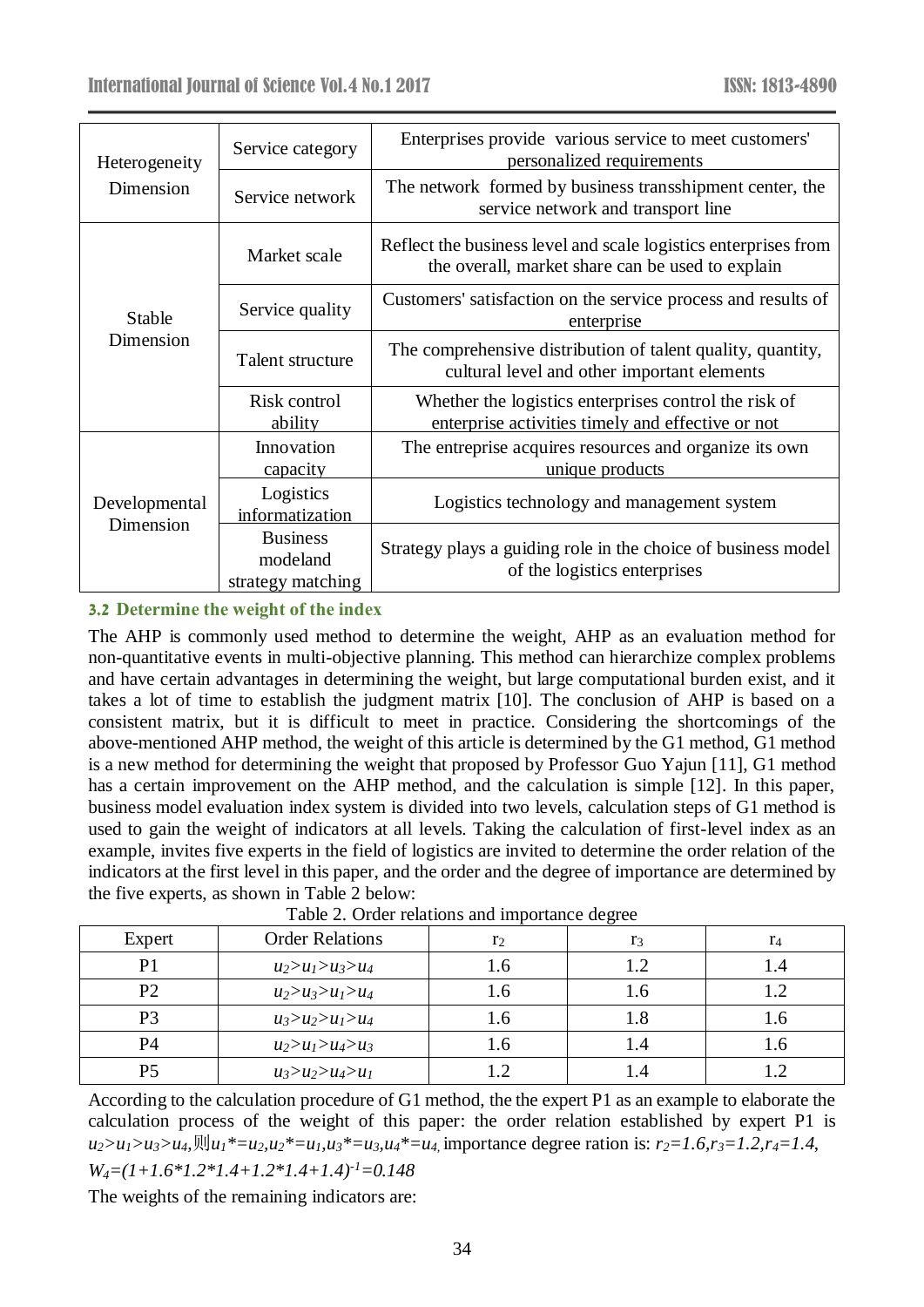*W3=w4\*r4=0.148\*1.4=0.2072* 

*W2=w3\*r3=0.2072\*1.2=0.249*

*W1=w2\*r2=0.249\*1.6=0.398*

 $w=(w_1, w_2, w_3, w_4)=(0.249, 0.398, 0.207, 0.148)$  is determined by the expert P1, similarly, the evaluation of several other experts, and the weights are obtained by the same calculation procedure, as the table 3 shows:

| Expert         | $\mathrm{W}_1$ | $\mathrm{W}_2$ | $W_3$  | $\rm W_4$ |
|----------------|----------------|----------------|--------|-----------|
| P <sub>1</sub> | 0.249          | 0.398          | 0.207  | 0.148     |
| P <sub>2</sub> | 0.185          | 0.401          | 0.285  | 0.129     |
| P <sub>3</sub> | 0.245          | 0.285          | 0.302  | 0.168     |
| P <sub>4</sub> | 0.287          | 0.302          | 0.202  | 0.209     |
| P <sub>5</sub> | 0.224          | 0.267          | 0.275  | 0.234     |
| Average Value  | 0.2975         | 0.331          | 0.2542 | 0.1776    |

Table 3. First-level indicator weights

The index system of this paper includes two levels, after the first-level index is obtained, the second-level index is calculated, and the calculation method of second-level index is the same as the above, after calculating: *w1=(0.412,0.588), w2=(0.63,0.37), w3=(0.201,0.341,0.18,0.278), w4= (0.31,0.257,0.433)*

#### **3.3 Determination of evaluation model**

There are many qualitative indicators in the comprehensive evaluation of the business model, in order to realize the scientific processing of qualitative indicators, fuzzy evaluation method must be adopted; On the other hand, the good and bad of business model are evaluated by evaluation subject, it must be influenced by the evaluators' personal knowledge, ability, experience and preference and other uncertainty factors, it cause assessment information often have a certain gray characteristic, thus provide the basis for application of grey theory in the comprehensive evaluation for business model. It can be seen from the above analysis that the business model evaluation of logistics enterprise have fuzzy and a certain grey characteristic in this paper, it is decided to solve the problem with the two theory. If only use any one of both will influence the rationality of the results. In view of this, this article aims at characteristics of fuzzy and grey coexisting in the evaluation of the business model for the logistics enterprises, combined with the characteristics of the grey and fuzzy theory, the gray fuzzy comprehensive evaluation model was established, the fuzzy comprehensive evaluation are used at the same time, the grey statistics is adopted to establish fuzzy membership matrix.

Step 1: Determine the index set U and comment set V for the evaluation object

The established index set of business model in this paper is divided into two levels, the first level indicator is  $U = (u_1, u_2, \cdots u_n)$ , and the second level indicator is  $(u_{i1}, u_{i2}, u_{i3} \cdots u_{in})$ . This article make comment set of business model evaluation to be  $V = (v_1, v_2, \dots, v_m)(m = 4)$ , comment level are is divided into excellent, good, medium and poor.

Step 2: Establish the evaluation matrix  $R$ 

The fuzzy mapping from U to V is established, and U and V are two finite domains, respectively.

can gain evaluation matrix  $R = (r_{ij})_{n \times m}$ ,  $r_{ij}$  is membership degree.

1. The establishment of a sample matrix, this paper invited five experts in the logistics industry to form specialized evaluation team, each expert grade the qualitative indicators of this paper, the score values between 0-1, assuming that the score that k experts grade i evaluation index, then established matrix is set as follows: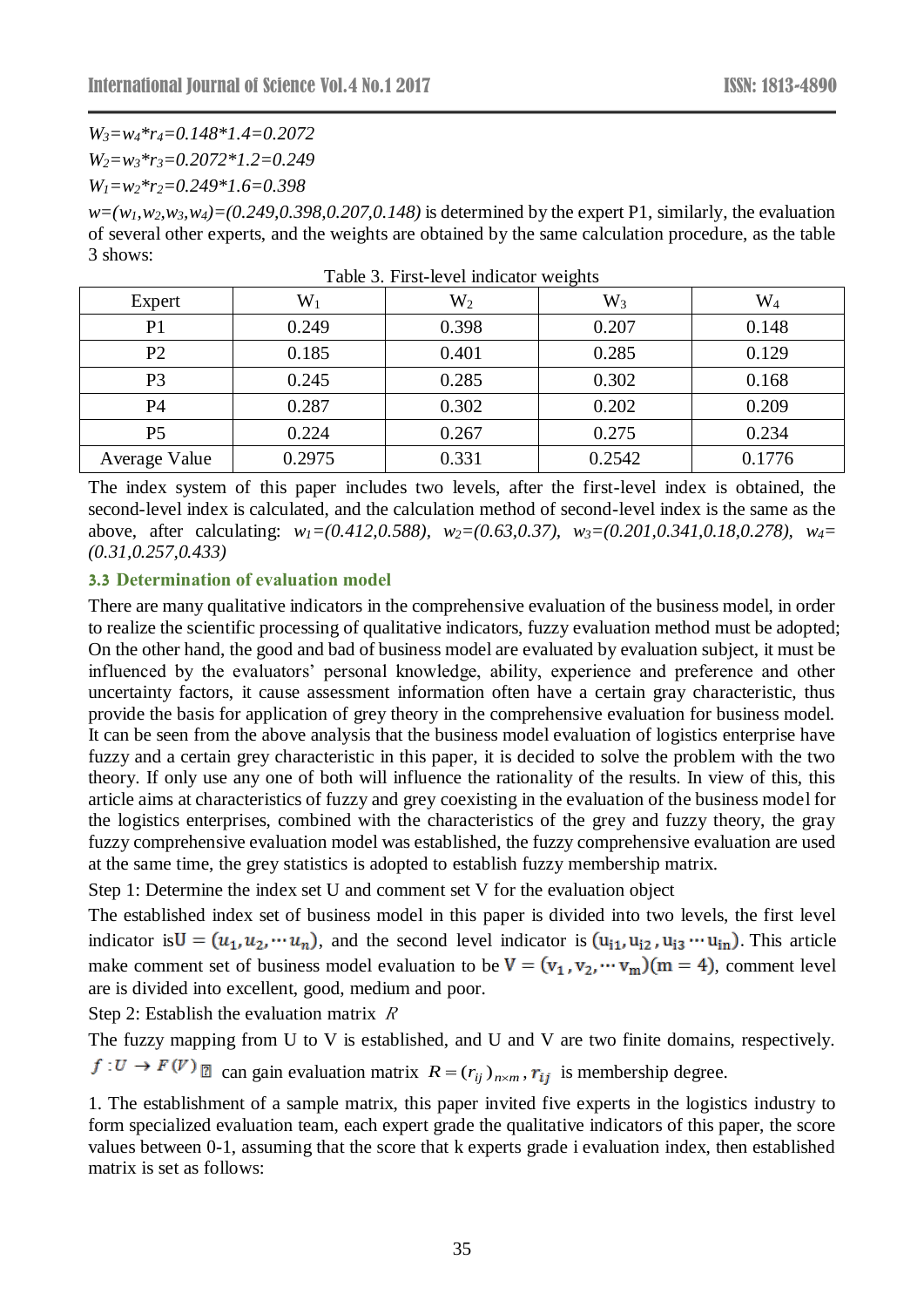$$
X = \begin{pmatrix} x_{11} & x_{12} & \cdots & x_{1n} \\ x_{21} & x_{22} & \cdots & x_{2n} \\ \vdots & \vdots & \ddots & \vdots \\ x_{m1} & x_{m2} & \cdots & x_{mn} \end{pmatrix}
$$

2. Determine the evaluation gray level and whiten weight function. According to the comment set, the gray level of this paper is set to 4 level,  $e=1, 2, 3, 4$ . First, the establishment of the whitening weight function determine threshold of function, there are two methods to determine threshold currently: one is to determine the objective threshold, this value is obtained in accordance with certain criteria or empirical analogy method; the other is the relative threshold, the maximum, minimum, and medium values in this matrix are taked as the upper, lower, and middle values. In this paper, we use the objective threshold method to determine method, the whitening weight function as follows:

When  $e = 1$ , the whitening function is:

$$
f_1(x_{ij}) = 1 \begin{cases} \frac{x_{ij}}{0.9} & x_{ij} \in (0,0.9) \\ x_{ij} \in (0.9,1) \end{cases}
$$

When  $e = 2$ , the whitening function is:

$$
f_2(x_{ij}) = \begin{cases} \frac{x_{ij}}{0.7} x_{ij} \in (0,0.7) \\ \frac{1 - x_{ij}}{0.3} x_{ij} \in (0.7,1) \end{cases}
$$

When  $e = 3$ , the whitening function is:

$$
f_3(x_{ij}) = \begin{cases} \frac{x_{ij}}{0.5} & x_{ij} \in (0,0.5) \\ \frac{1 - x_{ij}}{0.5} & x_{ij} \in (0.5,1) \end{cases}
$$

When  $e = 3$ , the whitening function is:

$$
f_4(x_{ij}) = \begin{cases} \frac{1 - x_{ij}}{0.7} & x_{ij} \in (0.3, 1) \\ 1 & x_{ij} \in (0.0.3) \end{cases}
$$

When  $e = 4$ , the whitening function is:

$$
f_4(x_{ij}) = \begin{cases} \frac{1 - x_{ij}}{0.7} & x_{ij} \in (0.3, 1) \\ 1 & x_{ij} \in (0.0.3) \end{cases}
$$

Calculate the gray statistic, construct the membership matrix. Calculate the gray statistics of  $x_{ij}$  for each gray level separately, The normalized vector is The vector is(Rij1, rij2, rij3, rij4). This vector is fuzzy membership of the index, and the fuzzy membership matrix is constructed.

$$
R = \begin{pmatrix} r_{11} & r_{12} & \cdots & r_{1n} \\ r_{21} & r_{22} & \cdots & r_{2n} \\ \vdots & \vdots & \ddots & \vdots \\ r_{m1} & r_{m2} & \cdots & r_{mn} \end{pmatrix}
$$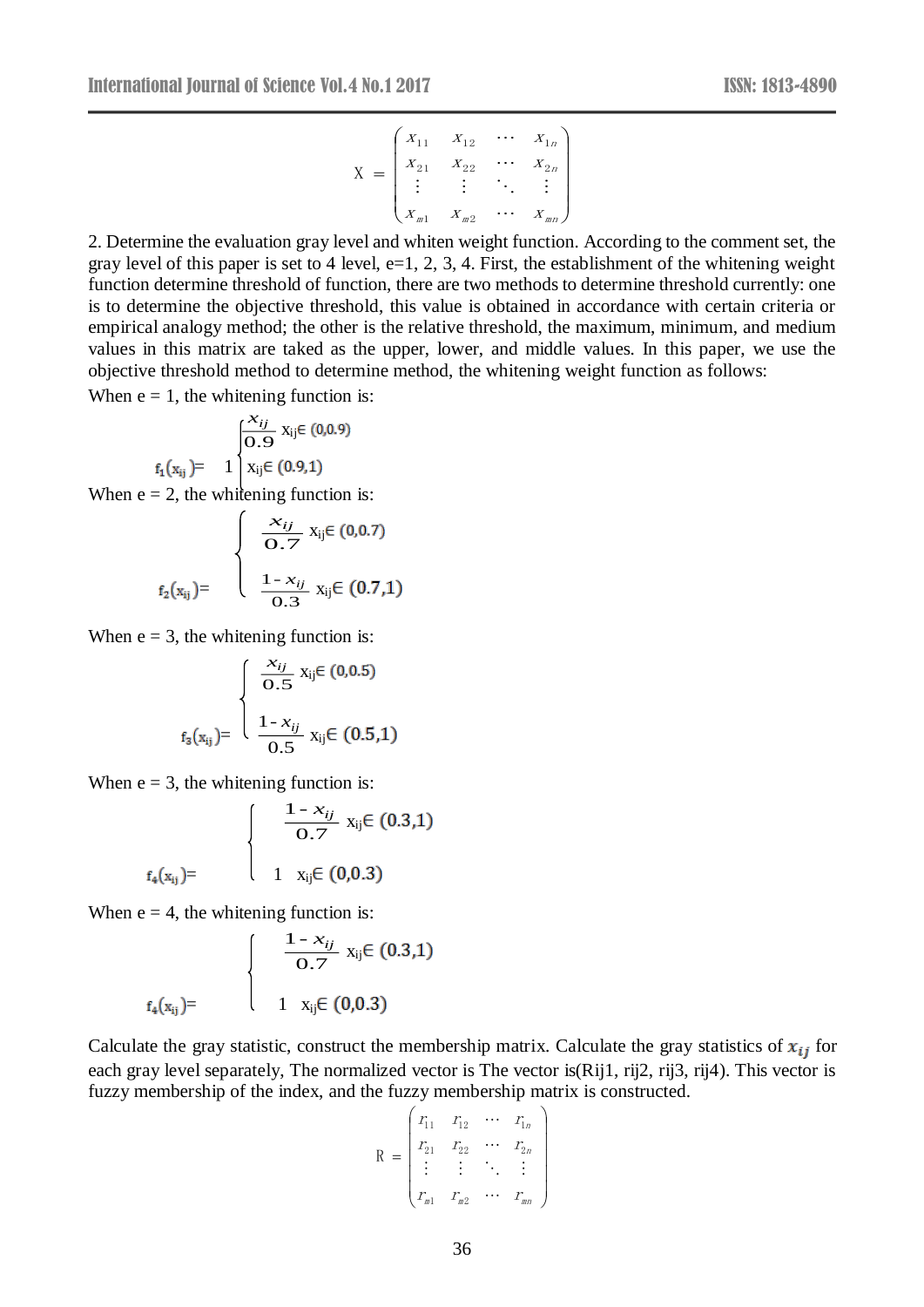Step 3 Fuzzy operation

According to the theory of fuzzy mathematics, the results of comprehensive evaluation can be obtained from the weight vector of evaluation index and fuzzy operation of evaluation matrix. If the evaluation matrix R as a converter, when you input W, you can get B, as shown in Fig.1.



Fig.1 Multi-level fuzzy comprehensive evaluation model

In order to improve the scientific nature of evaluation results, this paper adopts a multi-level fuzzy comprehensive evaluation model, the formula of fuzzy operation is:

#### $B \;=\; W \; \bullet \; R$

• is a fuzzy operator, common fuzzy operator has four types, they are M( $\Lambda$ , V), M( $\Lambda$ ,  $\Lambda$ ), M( $\Lambda$ ,  $\oplus$ ), M (•,⊕), respectively, the characteristics of the four operators are not identical, as shown in the table below:

|                               | operator                       |                                |                          |                          |  |
|-------------------------------|--------------------------------|--------------------------------|--------------------------|--------------------------|--|
| Characteristic                | $M(\Lambda, V)$                | $M(\cdot,\vee)$                | $M(\wedge,\oplus)$       | $M(\cdot,\oplus)$        |  |
| Reflect the role of<br>weight | Less obvious                   | Obvious                        | Less obvious             | <b>Obvious</b>           |  |
| Degree of<br>integration      | weak                           | weak                           | <b>Strong</b>            | Strong                   |  |
| Use R information             | Inadequate                     | Inadequate                     | Sufficient               | Enough                   |  |
| Type                          | Main factors<br>prominent type | Main factors<br>prominent type | Weighted<br>average type | Weighted<br>average type |  |

| Table 4. Comparison of four operators |  |
|---------------------------------------|--|
|                                       |  |

According to the above comparison and analysis, this article uses the weighting method  $(•, \oplus)$  to reflect the overall characteristics of the object being evaluated.

(1) Second-level comprehensive evaluation

The calculation formula of second-level index is  $B_i = w_i + R_i$ ,  $B_i$  is first level index of fuzzy matrix, where  $w_i$  and  $R_i$  are weight and judgment matrix of the second-level index.

(2) Comprehensive evaluation of first level

Using the formula to obtain the final comprehensive evaluation value of business model, where R is

$$
R = \begin{bmatrix} B_1 \\ B_2 \\ B_3 \\ B_4 \end{bmatrix}
$$

Then B is the fuzzy subset  $B = (b_1, b_2 \cdots b_m) \in F(V)$  in evaluation set V, and B is done normalized processing..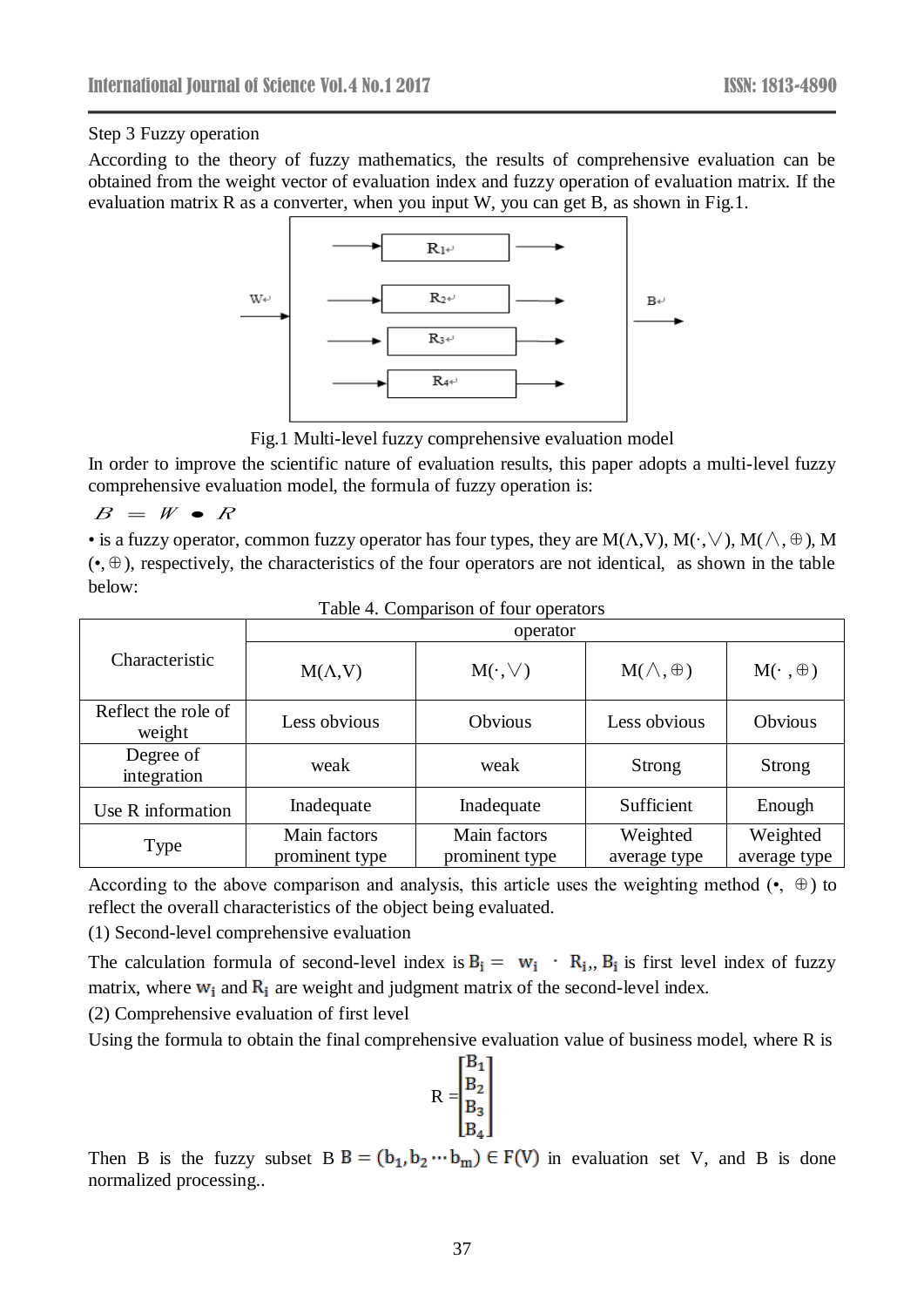# **4. Example Applications**

L Logistics Company is an integrated logistics enterprise that can provide a national vehicle, less-than-carload freight transportation, inter-city distribution and other logistics service. From the establishment and development of L Logistics Company, which has established a sound logistics facilities and management system, L Logistics Company now has a total warehouse area over 600 square meters; and integrates various social vehicles more than 2,000 units. Companies rely on the strength of the parent company, service branch are basically all over the country, more than 500 cities nationwide, with more than 3,000 business outlets. L Logistics Company use advanced logistics information technology in the logistics information system, van, conveyor belt, sorting equipment, hand-held terminals and other equipment has been put into use, there are more than 200 sets of logistics equipment, the automatic sorting are basically realized, GPS of transport vehicles implement the 24-hour tracking of transport vehicles, so that cargo information can always be monitored and queried; in the management system, the enterprise apply advanced logistics information management system to achieve real-time transmission and updates of information, uninterrupted information service can be provided throughout the day.

### **4.1 Evaluation index and comment set**

According to the second-level evaluation index system established above, the index level of first-level is U= (financial dimension, heterogeneity dimension, stability dimension, development dimension). The corresponding second index is  $U1=$  (financial status, financial expectations),  $U2 =$ (service category, service network),  $u3 =$  (market size, service quality, talent structure, risk control capability),  $u4 = (innovation ability, logistics information, business model and strategic$ matching).

### **4.2 Fuzzy matric**

The quantitative indicators in this paper are as follows: financial status, financial expectation, market size, service quality, innovation capacity, the rest are qualitative indicators, qualitative indicators are determined by the enterprise leading experts to score, quantitative indicators are obtain by the annual statistics of enterprise in 2013, In order to eliminate the impact of different dimensions, the normalization process are made. Five leading experts evaluated the business model of L Logistics; the scores are between (0-1).

|                | Twore of Lapsing Secriting |          |          |          |          |               |  |  |
|----------------|----------------------------|----------|----------|----------|----------|---------------|--|--|
| Expert         | $U_{21}$                   | $U_{22}$ | $U_{33}$ | $U_{34}$ | $U_{42}$ | $\rm{U_{43}}$ |  |  |
| P <sub>1</sub> | 0.63                       | 0.65     | 0.82     | 0.53     | 0.53     | 0.71          |  |  |
| P <sub>2</sub> | 0.56                       | 0.81     | 0.69     | 0.73     | 0.37     | 0.63          |  |  |
| P <sub>3</sub> | 0.72                       | 0.79     | 0.63     | 0.64     | 0.63     | 0.83          |  |  |
| P4             | 0.48                       | 0.57     | 0.53     | 0.73     | 0.48     | 0.52          |  |  |
| P <sub>5</sub> | 0.37                       | 0.61     | 0.75     | 0.76     | 0.62     | 0.68          |  |  |

Table 5 Experts' scoring

The following take three second-level indexes for example, grey fuzzy model evaluation is used to count: Innovation ability belongs to the quantitative index obtained by enterprise data survey. The original data are processed and the fuzzy matrices are obtained through relevant calculation. The level of logistics informationization, business model and strategic matching are scored by the leading experts in the enterprise according to the evaluation rules, the scores are between the 0-1, matrix (xij1, xij2, ... xijn), n=5 said which expert scoring. According to the gray level,  $e = 1, 2, 3, 4$  And determine the whitening weight of the index in different gray scales fi (xij)

When  $E = 1$ , the calculation process of whitening weights of the business model and strategy (x43) is: *F1(x43)= 0.71/0.9* 

When  $E = 2$ , the whitening weight is:

*F2(x43)=1-0.71/0.3*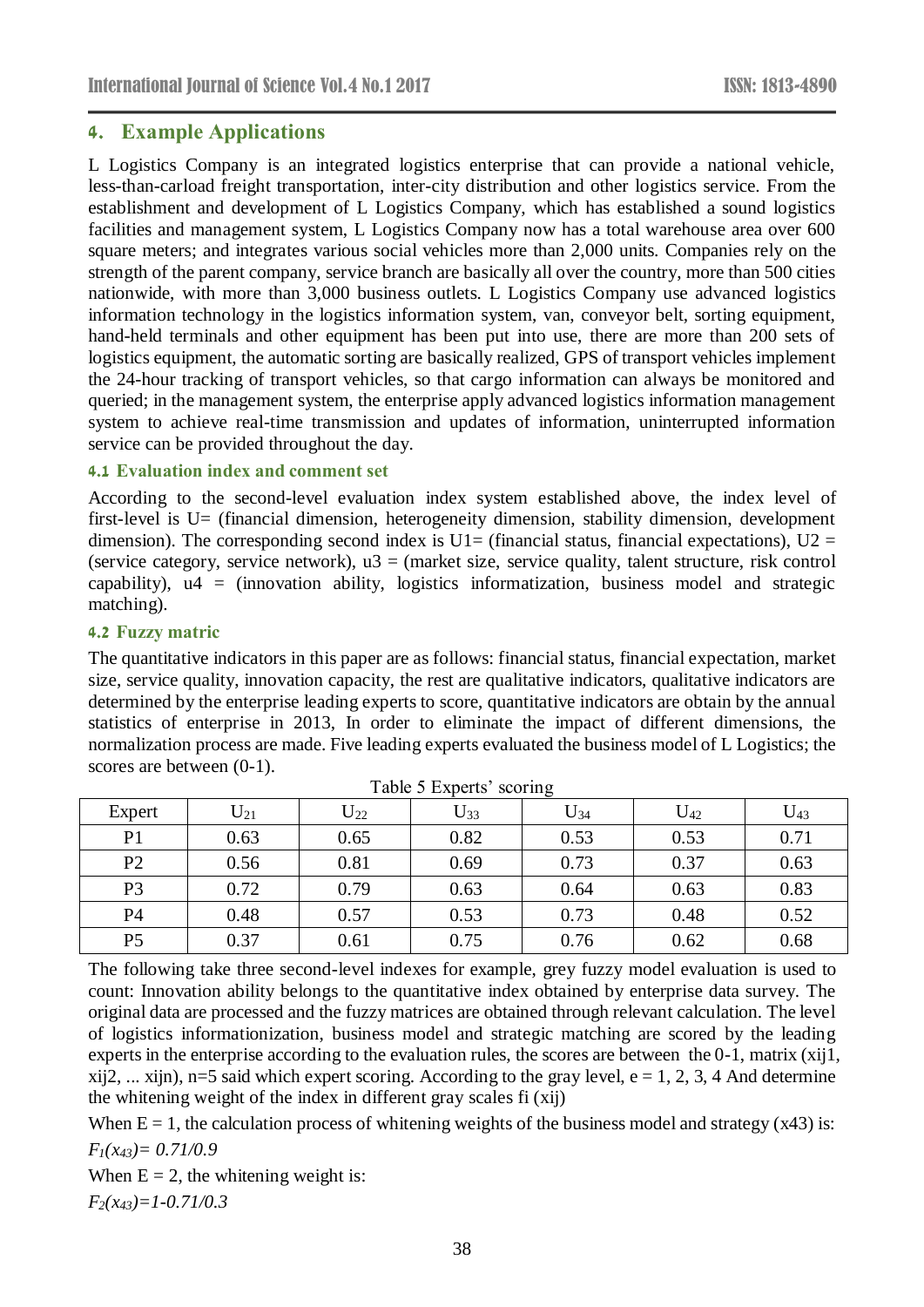When  $E = 3$ , the whitening weight is: *F3(x43)=1-0.71/0.5*

When  $E = 4$ , the whitening weight is:

*F4(x43)=1-0.71/0.7*

u43 gray statistics that calculates business model and strategic matching:

$$
U_{431} = \sum_{n=1}^{5} f(x_{43n}) = f_1(x_{431}) + f_1(x_{432}) \dots + f_1(x_{435}) = 3.73
$$
  
\n
$$
U_{432} = \sum_{n=1}^{5} f(x_{43n}) = f_1(x_{431}) + f_1(x_{432}) \dots + f_1(x_{435}) = 4.14
$$
  
\n
$$
U_{431} = \sum_{n=1}^{5} f(x_{43n}) = f_1(x_{431}) + f_1(x_{432}) \dots + f_1(x_{435}) = 3.73
$$
  
\n
$$
U_{432} = \sum_{n=1}^{5} f(x_{43n}) = f_1(x_{431}) + f_1(x_{432}) \dots + f_1(x_{435}) = 4.14
$$
  
\n
$$
U_{433} = \sum_{n=1}^{5} f(x_{43n}) = f_1(x_{431}) + f_1(x_{432}) \dots + f_1(x_{435}) = 3.26
$$
  
\n
$$
U_{434} = \sum_{n=1}^{5} f(x_{43n}) = f_1(x_{431}) + f_1(x_{432}) \dots + f_1(x_{435}) = 2.32
$$

Calculate the gray evaluation value, determine the membership matrix between index business model and strategic matching (U43)

$$
U_{43}(r_1) = \frac{133}{\sum_{n=1}^{5} 133} = 0.277
$$
  
\n
$$
U_{43}(r_2) = \frac{133}{\sum_{n=1}^{5} 133} = 0.308
$$
  
\n
$$
U_{43}(r_3) = \frac{133}{\sum_{n=1}^{5} 133} = 0.242
$$
  
\n
$$
U_{43}(r_4) = \frac{133}{\sum_{n=1}^{5} 133} = 0.172
$$

According to the method of U43 fuzzy membership matrix, gray statistics of other indicators are obtained; the total gray statistics gain gray membership matrix, and the gray membership matrix of the second index is:

| $R1=$  | 0.371  | 0.24  | 0.283 | 0.106  |  |
|--------|--------|-------|-------|--------|--|
|        | 0.256  | 0.382 | 0.229 | 0.133  |  |
| $R2 =$ | 0.218  | 0.275 | 0.231 | 0.276  |  |
|        | 0.294  | 0.297 | 0.306 | 0.103  |  |
| $R3 =$ | 0.203  | 0.366 | 0.143 | 0.288  |  |
|        | 0.28   | 0.306 | 0.24  | 0.17   |  |
|        | 0.387  | 0.21  | 0.206 | 0.197  |  |
|        | 0.278  | 0.315 | 0.237 | 0.168  |  |
| $R4 =$ | 10.302 | 0.18  | 0.294 | 0.224  |  |
|        | 0.206  | 0.263 | 0.292 | 0.238  |  |
|        | ).277  | 0.308 | 0.242 | 0.1721 |  |
|        |        |       |       |        |  |

#### **4.3 Comprehensive evaluation**

(1) second-level comprehensive evaluation

Using the formula  $B_i = w_i + R_i$  to calculate the evaluation value of the second-level index, the calculation process is as follows:

$$
B_1 = W_1 \cdot R_1 = (0.412, 0.588) \begin{vmatrix} 0.371 & 0.24 & 0.283 & 0.106 \\ 0.256 & 0.382 & 0.229 & 0.133 \end{vmatrix}
$$
  
= (0.303, 0.322, 0.251, 0.121)  

$$
B_2 = W_2 \cdot R_2 = (0.63, 0.37) \begin{vmatrix} 0.218 & 0.275 & 0.231 & 0.276 \\ 0.294 & 0.297 & 0.306 & 0.103 \end{vmatrix}
$$

 $=(0.245, 0.282, 0.301, 0.172)$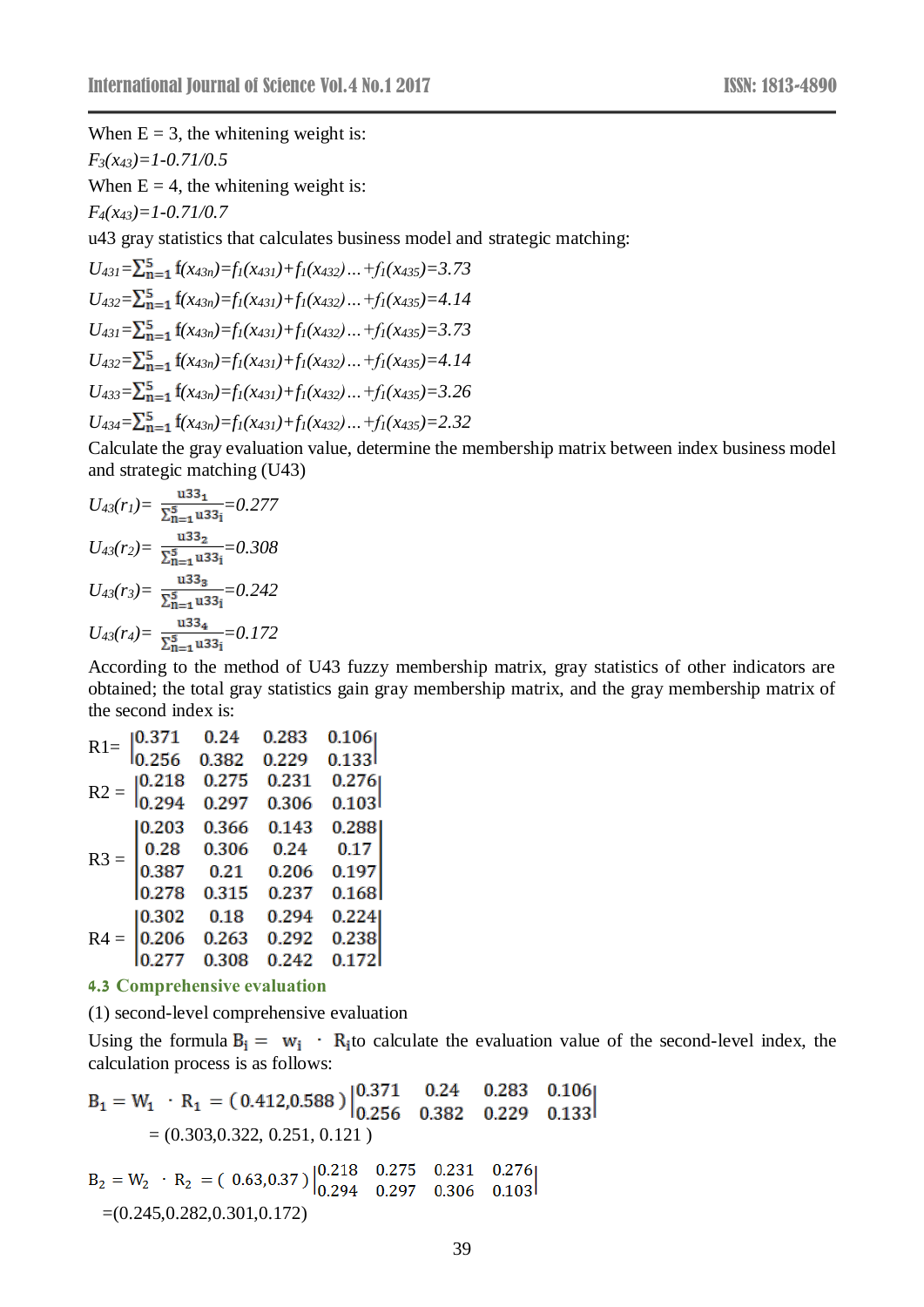$10.203$ 0.366 0.143 0.288 0.28 0.306 0.24 0.17  $B_3 = W_3 \cdot R_3 = (0.201, 0.341, 0.18, 0.278)$ 0.387 0.21 0.206 0.197  $\begin{bmatrix} 0.278 & 0.315 & 0.237 & 0.168 \end{bmatrix}$  $=(0.283, 0.305, 0.214, 0.198)$  $[0.165 \quad 0.423 \quad 0.196]$ 0.216  $B_4 = W_4 \cdot R_4 = (0.31, 0.257, 0.433) |0.206 \t 0.263 \t 0.292$ 0.238  $\begin{bmatrix} 0.277 & 0.308 & 0.242 & 0.172 \end{bmatrix}$  $=(0.213, 0.331, 0.239, 0.19)$ 

(2) first-level comprehensive evaluation

According to the above calculation steps, the fuzzy membership matrix of the first-level index can be obtained:

 $[0.303 \quad 0.322 \quad 0.251]$ 0.121  $0.245$  0.282 0.301 0.172  $0.283$  0.305 0.214 0198  $\begin{array}{cccc} 0.213 & 0.331 & 0.239 \end{array}$  $0.19$ 

The weighting method  $(\bullet, \oplus)$  are used to obtain the final integrated value of the of L logistics enterprise, the formula is:

$$
B = W \cdot R
$$
  
= (0.297,0.331,0.254,0.178)
$$
\begin{bmatrix} 0.303 & 0.322 & 0.251 & 0.121 \\ 0.245 & 0.282 & 0.301 & 0.172 \\ 0.283 & 0.305 & 0.214 & 0.198 \\ 0.213 & 0.331 & 0.239 & 0.19 \end{bmatrix}
$$

 $= (0.28, 0.325, 0.269, 0.172)$ 

(3) Calculate L the composite score of business model evaluation of logistics company, the corresponding score comment set of reviews is set (90, 80, 70, 60)

$$
z = \sum b v^r = 80.28
$$

It can be known from the above final comprehensive evaluation results that the overall evaluation value of L logistics enterprise is 80.28 points, the overall are in good condition, indicating that business model of L logistics is to adapt to the market, but the score of L logistics business is just reached 80 points, only in a good downstream level, indicating that there are still some shortcomings in its business model. From the comprehensive evaluation results of the two indicators, financial dimension and indicators of L logistics enterprise are in good level, the company's total income level is high from business surveys, indicating that logistics costs of L logistics enterprise may be higher, which makes profit capacity level not high, enterprises should focus on strengthening the control of logistics costs later. L logistics enterprise is at the middle level in the aspect of heterogeneous dimension, which shows that the service categories and scope of the enterprise are same or similar to other enterprises, and the uniqueness does not show. The stability and development is good, membership are 0.305 and 0.331, respectively, it may be affected by the domestic economy growth in the process of slowdown, on the other hand, it is necessary to find enterprise own reasons, the various aspects of the enterprise interior are done in-depth analysis, the problems found in the course of business should be improved. The above evaluation results are compared with the present reality of the enterprise, we can see that the evaluation results reflect the actual business condition of the enterprise well.

#### **5. Conclusion**

With the development of logistics industry, logistics industry is becoming increasingly important in the economic and social development. Under the increasingly competitive environment, innovation business models have become the key way to enhance competitiveness for logistics enterprises. In this paper, the business model theory, business model evaluation and other related research results are comprehensively applied, the business models of logistics enterprises are comprehensively analyzed,